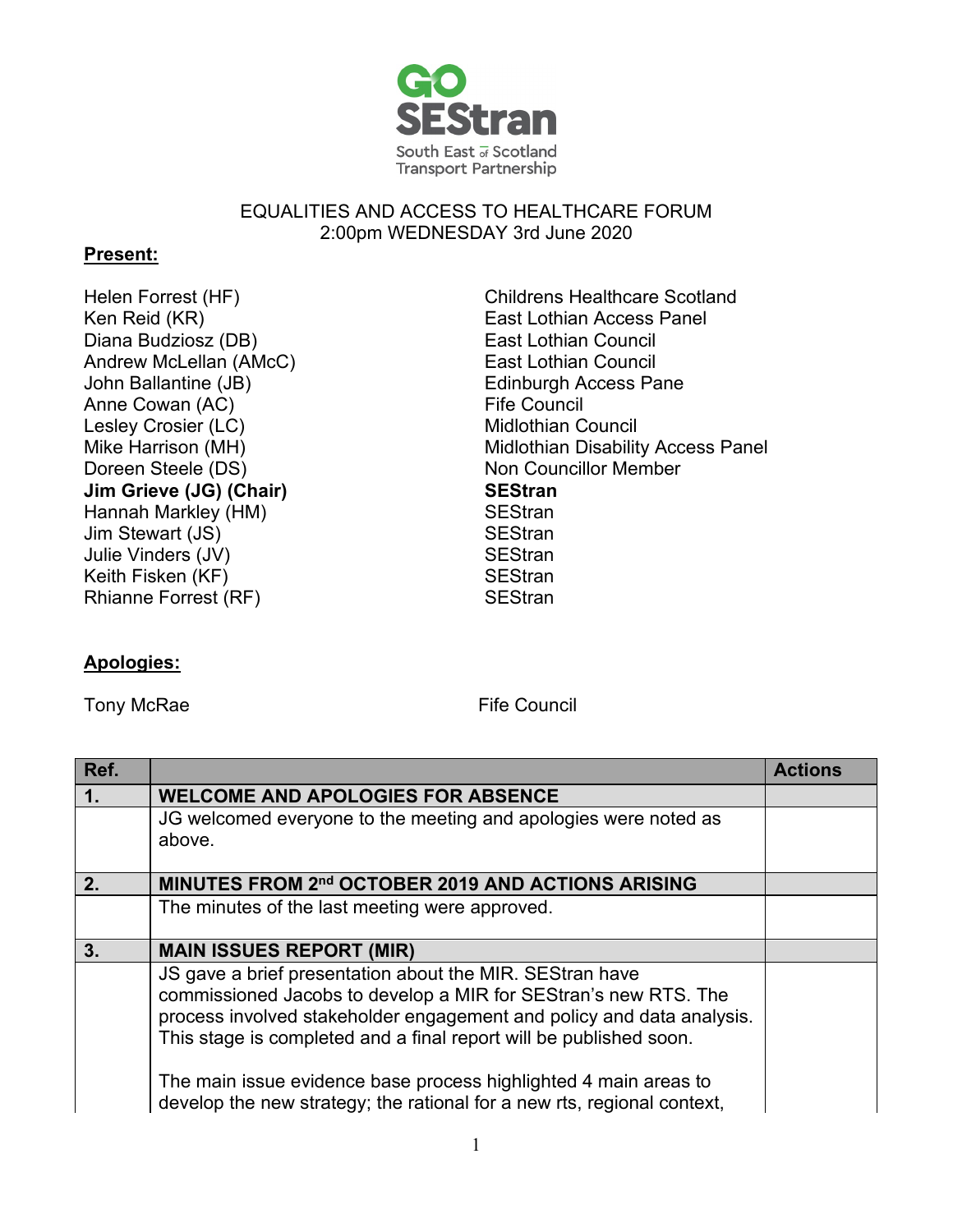regional transport network and regional transport issues and challenges. The purpose of the MIR is to create an evidence base for a new RTS.

In terms of rational for a new RTS is due to emerging policy directions, emerging technological transport opportunities, emerging challenges for transport networks, societal and demographic changes and future uncertainties (highlighted in current pandemic). However how we develop a stratedy when there is so much change is unknown at this moment in time.

The SEStran region includes people, society, environment, economy – demographic and where people live, housing demand and development, environment, public health, education and economy. These factors have all been included in the report.

Transport issues and challenges identified included; regional travel demand and patterns, inclusiveness, active travel, bus and train use, passenger journeys: mode share, freight and transport governance (how we we develop these regionally and nationally).

The RTS Main Issue summary identified a total of 36 issues and 10 main issues identified for the RTS.

These issues included; car use remains high, carbon emissions from transport are not falling, delivery coordination is poor, growing and ageing regional population and many people are excluded from opportunities because of transport. Also many people lack appropriate, affordable transport to meet needs. The future is increasingly uncertain, therefore the document will need to be flexible.

JS then discussed the next steps;

- Procure consultancy support
- MIR sets the framework
- Develop and produce the new RTS
- Discussion and engagement with key partners and SEStran forums will be involved in the process.

JS then asked for any feedback or questions. JB mentioned we have to encourage people to use public transport again which was one of the messages to come out of the MIR.

AMcC asked what the effects of social distancing are due to low capacity of buses. It was also recommended to look at our European partners shared pathways for cylists and pedestrians.

JS mentioned 'Spaces for People' measures are seen as temporary. However, there is a desire to make things more permanent. The whole point of the RTS is to discuss best policies by speaking to partners.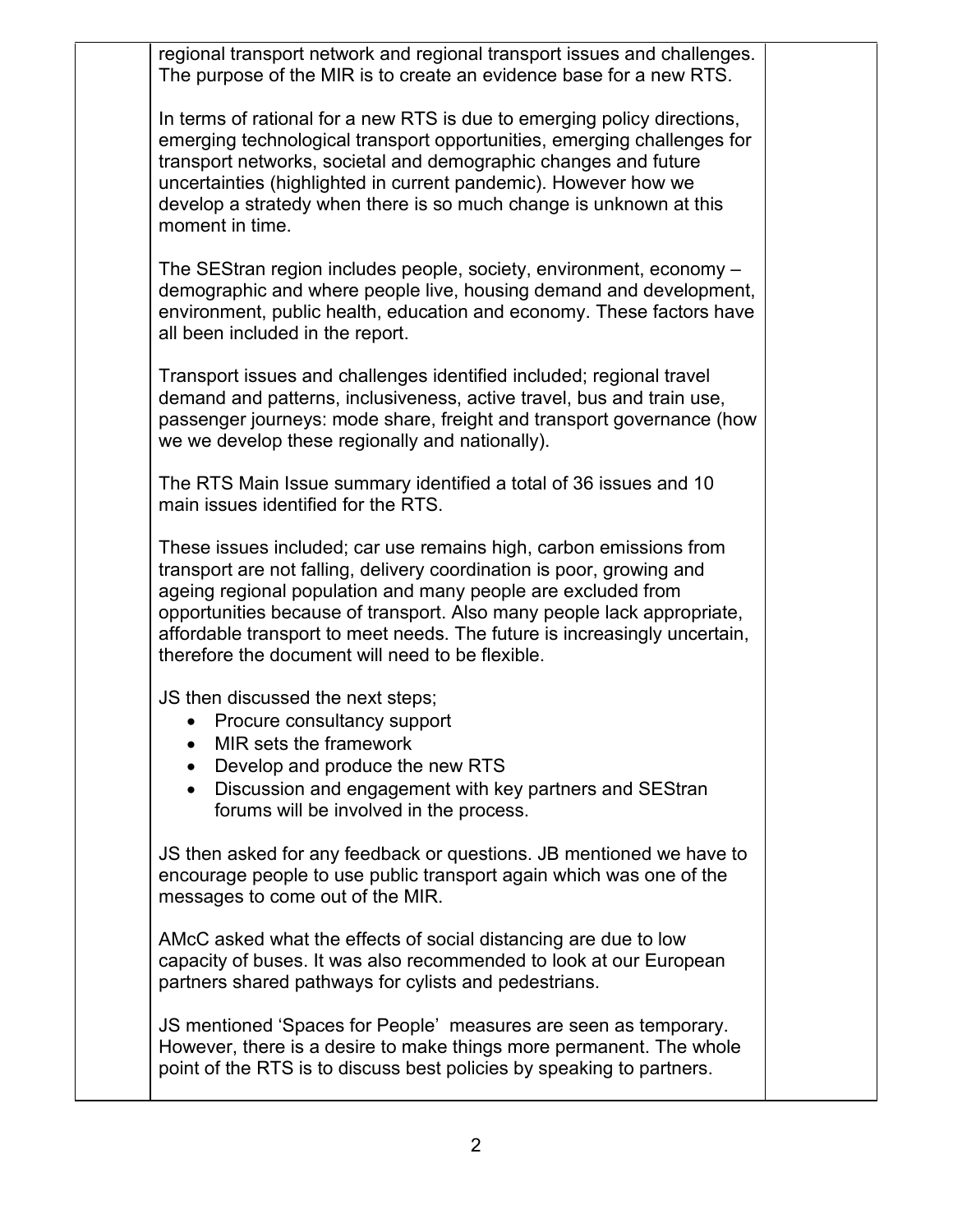| 4. | DEMAND RESPONSIVE TRANSPORT (DRT) STRATEGIC STUDY                                                                                                                                                                                                                                                                                                                                                                                                                                                                                                                                                                                                                                                                                                 |  |
|----|---------------------------------------------------------------------------------------------------------------------------------------------------------------------------------------------------------------------------------------------------------------------------------------------------------------------------------------------------------------------------------------------------------------------------------------------------------------------------------------------------------------------------------------------------------------------------------------------------------------------------------------------------------------------------------------------------------------------------------------------------|--|
|    | JV presented the DRT study which was recently conducted through the<br>Transport Scotland Low Emission Zone (LEZ) Public Transport<br>Provision Fund.                                                                                                                                                                                                                                                                                                                                                                                                                                                                                                                                                                                             |  |
|    | The study is split up into policy context, operational context, stakeholder<br>engagement, strength weaknesses opportunities and challenges and<br>recommendations on the way forward for DRT.                                                                                                                                                                                                                                                                                                                                                                                                                                                                                                                                                    |  |
|    | • Policy context: NTS – reduces inequalities, takes climate action,<br>helps deliver inclusive economic growth, improves our health and<br>well-being.<br>Operational context: DRT services in each LA in SEStran region.<br>$\bullet$<br>Mainly used for commuting, socialising, health and social care<br>and education.<br>Accessibility analysis: SYSTRA, gaps in the public transport<br>network. 5% of population in SEStran region have no public<br>transport access to key destinations. 9% for Scottish Borders and<br>East Lothian.<br>• Stakeholder engagement; role for DRT to support mobility, health<br>and social wellbeing, challenges and strengths. This created a<br>strength weaknesses opportunity and challenges analysis |  |
|    | (SWOC).<br>• SWOC: The provision of DRT is not a statutory requirement. Its<br>an essential form of transport for many of its users.                                                                                                                                                                                                                                                                                                                                                                                                                                                                                                                                                                                                              |  |
|    | JV highlighted the way forward is by working with stakeholders, LAs and<br>national government to recognise the value of DRT. Considering<br>implications of policies and stimulating knowledge sharing and<br>partnership working will be key.                                                                                                                                                                                                                                                                                                                                                                                                                                                                                                   |  |
|    | AMcC asked if DRT covers the Royal Voluntary Service (RVS), as East<br>Lothian has high levels of use and there is only limited access out to<br>rural areas for handicabs. AMcC will send JV information from RVS.                                                                                                                                                                                                                                                                                                                                                                                                                                                                                                                               |  |
|    | DS asked if any KPIs or any tactics have been thought of to take<br>forward because alot of the study is qualitative. JV noted, in terms of<br>taking it forward, its going to be key to develop the NTS. The NEC<br>(national entitlement card), gives you access to free public transport.<br>SEStran will incorporate DRT as a key mode of public transport. DS<br>then asked if there is any possibility to getting a statutory position. JV<br>mentioned this can be explored in the future to really push on a regional<br>basis and perhaps on a longer term basis. JG mentioned the transport<br>transition plan and suggested the DRT could be involved, especially<br>dealing with areas that have limited access to public transport.  |  |
|    | KR asked about the analysis of DRT and what the underline demand<br>could be. JG mentioned there is a growing demand and these studies<br>were completed on the back of the LEZ.                                                                                                                                                                                                                                                                                                                                                                                                                                                                                                                                                                  |  |